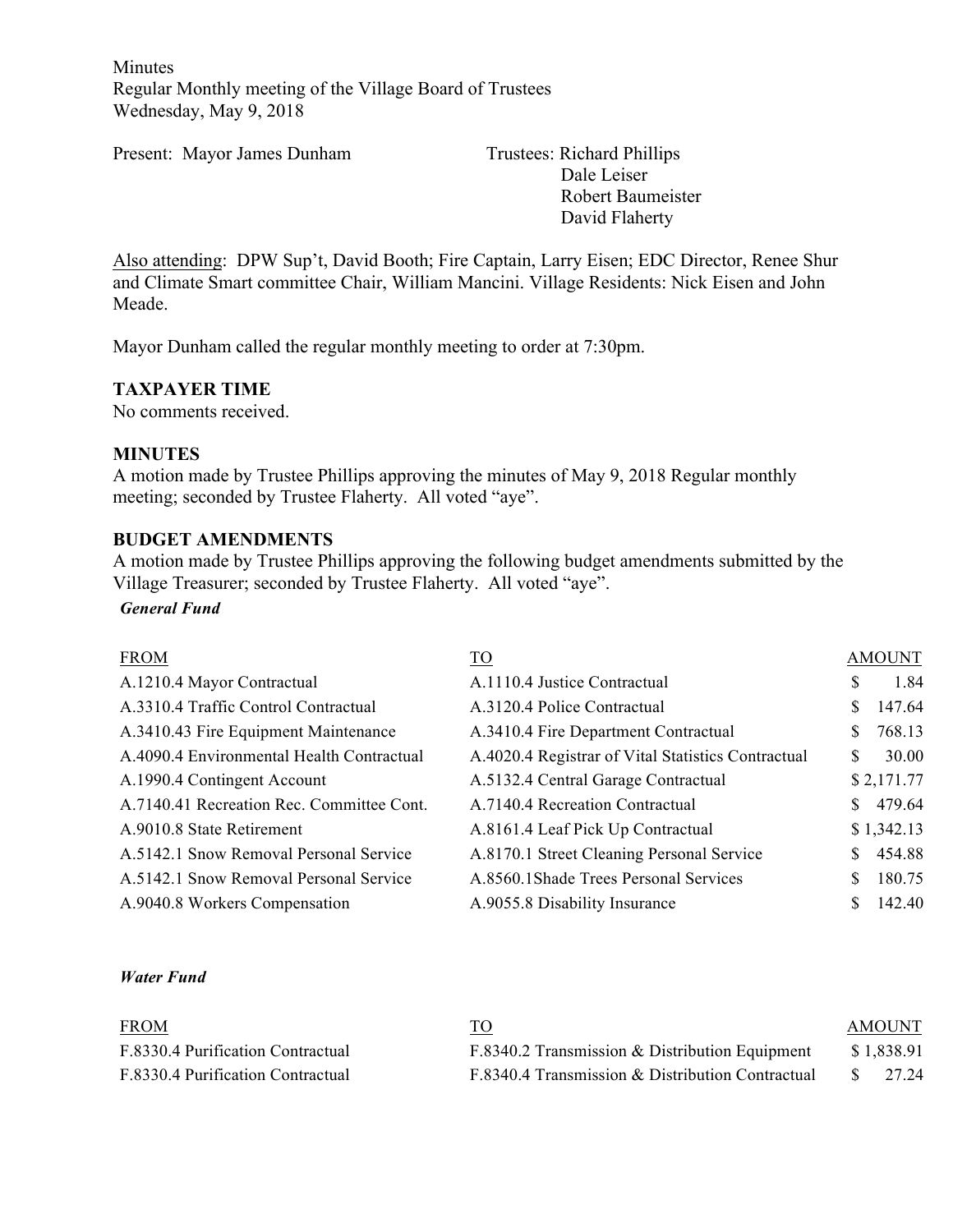## **ABSTRACT**

A motion made by Trustee Flaherty approving the abstract in the amount of \$31,348.37; seconded by Trustee Leiser. All voted "aye".

## **TREASURER'S REPORT**

Trustee Flaherty made a motion approving the monthly Treasurer's Report; seconded by Trustee Leiser. All voted "aye".

### **MEMORIAL DAY PARADE**

Mayor Dunham and Fire Chief Eisen will attend the Parade meeting on May 16, 2108. The Parade will be in the Village of Kinderhook. Lineup will begin at 9:30am on Catskill View. The State Police and the Sheriff's office have been contacted for traffic control.

### **FIRE DEPARTMENT**

Fire Captain, Larry Eisen submitted the monthly fire incident report noting 4 calls, 1 detail and 2 drills logged. Flow tests for the air paks have been scheduled for May 30, 2018. First Assistant Chief, David Bartlett will be scheduling the recertification of AED training for the Firemen, Village Board members and employees of the village if interested.

Fire Truck Savings Account-A motion made by Trustee Phillips to move \$25,000 from the village budget A.3410.43 to the Fire truck Savings account; seconded by Trustee Flaherty. All voted "aye".

### **DPW**

Superindent, David Booth reported the following duties for the month was: mulching of the Village Square and playground; completed extensive repair to one of the village's mower; cleaning and repair of pic-nic tables. He would like to pave the shoulder of the road along Albany Ave. Trustee Baumeister authorized the purchase of four new pic-nic tables. Mr. Booth thanked Asst. Superindent Robert Meehan and part time DPW helper, Nate Becker for filling in during his absence.

Water Department-Pumphouse Roof- Trustee Leiser believes there maybe asbestos in the roof on the pumphouse. He will have Alpine Environmental Services inspect for asbestos and give a quote for removal. He will also request quotes for a new roof on the pumphouse.

#### **CODE ENFORCEMENT OFFICER**

The CEO/ZEO's monthly report was received with 11 permits issued and \$1,035.00 of fees collected.

Zombie Properties Ordinance- Trustee Phillips would like clarification of the proposed ordinance compared to the village's building code local law. He does not want too many laws that may conflict with each other or a law that we already have in our code book.

#### **TREES**

Mayor Dunham will request quotes for the removal of trees at 13 Hudson St. and 14 Slyvester St.

## **TRAFFIC CALMING STUDY**

Residents along Rothermel Ave have seen a noticeable decrease of speed with the use of the variable speed sign. The sign will be used on Rothermel a lot during Little League for safety concerns.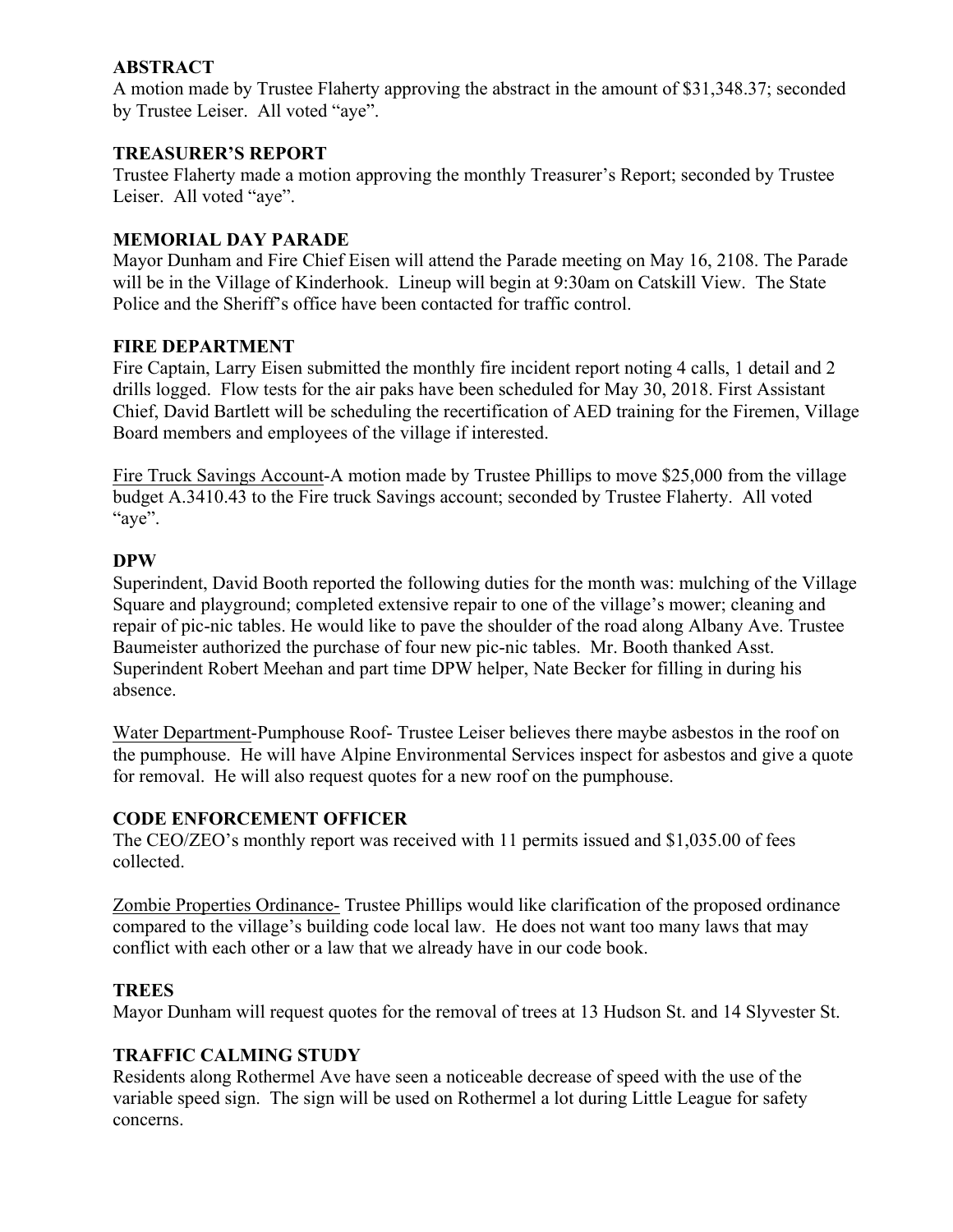## **CLIMATE SMART COMMUNITIES TASK FORCE**

William Mancini would like to add village resident Cammie Salazar to the task Force.

The Food Smart Community/Earth Day Events took place on April 21<sup>st</sup> and 22<sup>nd</sup>. The Task Force received a great deal of positive feedback. The Task Force cosponsored the weekend program with the Friends of the Kinderhook Memorial Library, the KPBA and the Village's Office of Economic Development. William Mancini gave a special thanks to the members of the subcommittee who planned and organized the events, Renee Shur, Bonnie Shannon, Sandy Meier, Seth Agata and Warren Applegate. This group of people has agreed to continue to work with the task force to pursue other projects and initiatives such as community composting and food waste recycling.

Village Solar-William Mancini and Trustee Leiser met with a representative of Monolith Solar to discuss the possibility of using solar energy to power the village buildings. Due to limited space available to the Village, he suggested subscribing to a solar farm rather than installing panels on rooftops or ground mounted panels behind the Firehouse. They also had a conference call with Candace Rossi of NYSERDA to arrange an onsite review of the Village's electrical usage and to make recommendations on solar energy options. Mr. Mancini forwarded the Village's National Grid billing information for 2017 to Ms. Rossi for analysis. She will contact us to set up a one on one discussion with a NYSERDA representative.

## **WILLIAM STREET RT. 9 TO MAIDEN LANE**

Mayor Dunham and Trustee Leiser met with Hudson Valley Engineering and TGW Consulting Group on April  $25<sup>th</sup>$  to consider separating the water line work from the repaving work to save money. The village can bid out the materials and the contractors to save money. Mayor Dunham will contact HVEA to see if they have had time to review the proposed change.

## **GHENT BAND**

The Ghent Band will play in the Village Square the last four Wednesdays evenings in August. An email blast will be sent advertising the change of nights.

## **NYS DEPARTMENT OF STATE TRAINIING FOR PLANNING**

The training is good for any new zoning board members. Training will be held on June  $15<sup>th</sup>$  in Cairo.

## **ZONING BOARD**

A new application/handbook for applicants to assist them in the process of what is needed and or required to go before the zoning board is being created. Mayor Dunham reported William Van Alstyne has asked to resign from the ZBA. He will stay on until he is replaced.

#### **PLANNING BOARD**

The Planning Board held their annual Organizational meeting. Matt Cabral was appointed Chair, Kevin Monahan as Vice Chair and Abraham Van Alstyne as Secretary.

## **HISTORIC PRESERVATION COMMISSION**

Mayor Dunham, CEO/ZEO, Glenn Smith and members of the HPC Commission met with Julian Adams the State Coordinator for the NYS Parks and Historic Preservation on April 19<sup>th</sup>. A discussion on the status of 6 William Street was the main focus of the meeting. The previous owner, Jeff Pinkowski was given a Certificate of Appropriateness in 2016. He performed additional work on the house without going before the HPC Committee. CEO/ZEO gave a stop work order to Mr. Pinkowski. He then sold the house to Mr. Riddle who would like to finish the work. The question to have the new owners remove the unapproved windows was discussed. Mr. Adams does not feel the new owners should have to go to the expense of removal of the windows. He feels the six over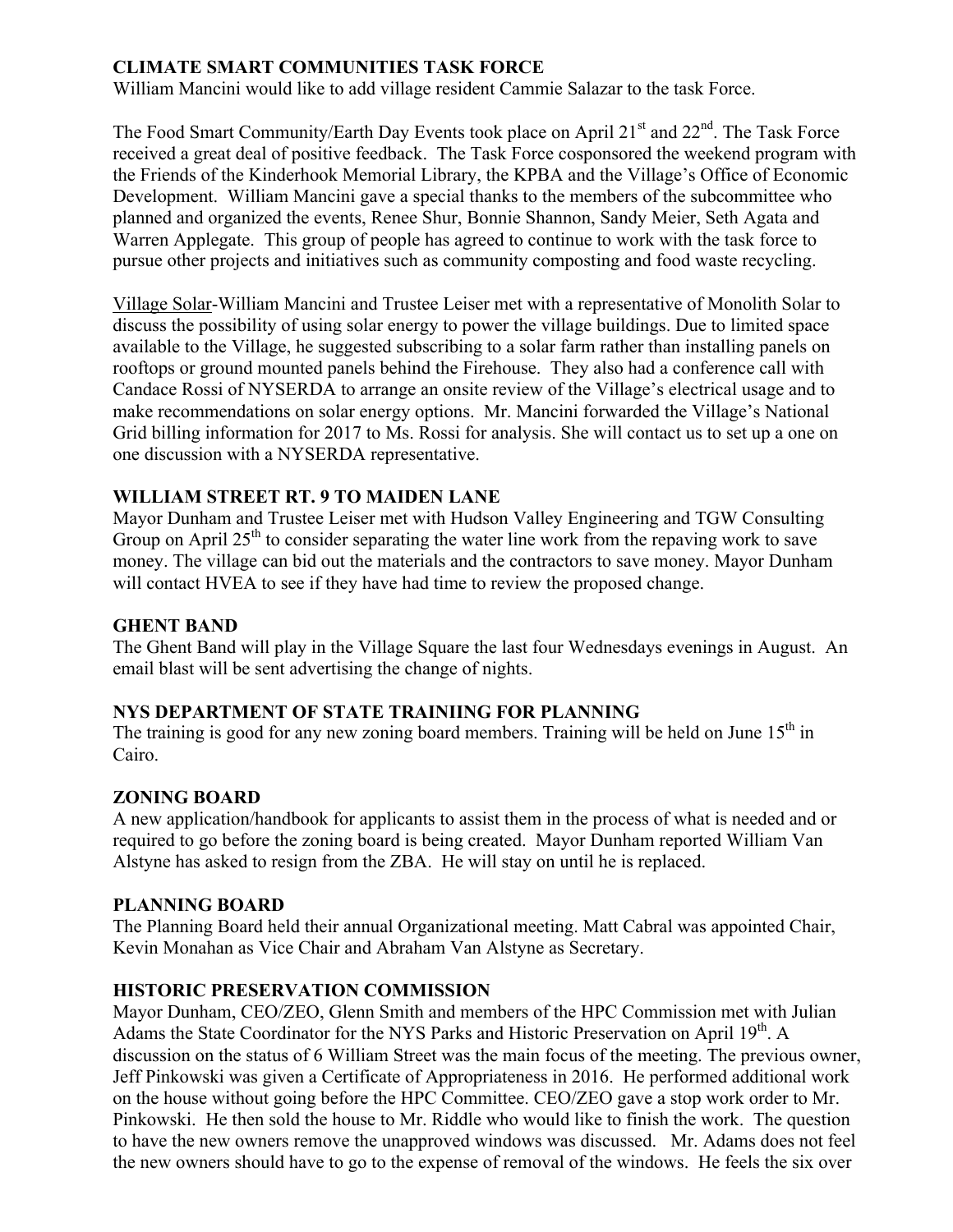six window panes would have been better but does not feel the village should pursue the change with the new owner.

A discussion of where did things go wrong and how does the Village Board ensure this does not happen again. Mayor Dunham stated moving forward when the code enforcement officer issues a stop work order the village board should be notified and should receive a copy of the work order sent to the property owner. The Code Enforcement Officer needs to go by the conditions given by the Historic Preservation Commission in their Certificate of Appropietness.

# **ECONOMIC DEVELOPMENT DIRECTOR**

The EDC Director's monthly report was received.

Food Truck night- Starting May 24<sup>th</sup> a food truck will be in the village square every Thursday from 4:30pm-8:30pm. Two food trucks will alternate Thursday unless the volume is in need of both food trucks weekly.

Farmer's Market Sign-Renee is requesting a sign be placed at the fire house for the entire season advertising the Farmer's Market. Or with permission of Samascott's Market place one in front of their guard rail.

Van Buren Hall- Renee is impressed with Ken Neilson's conceptual drawings of the proposed changes of Van Buren Hall. She may have a local architect who will complete architectural drawings pro bono.

National Grid Main Street Revitalization Grant Program-Next week Renee will meet with a representative of National Grid to tour the vacant buildings including the vacant lot to determine eligibility of the program.

Netherlands Sister City- The Mayor of Buren will be visiting Kinderhook this summer for several days. Renee will work closely with Village Historian, Ruth Piwonka on an itinerary.

Hudson Greenway Grant for Kinderhook Creek Recreation Study-The village was not awarded the Greenway Grant. The villages requested \$27,000 and Hudson Greenway had \$33,000 to give. Tent-Trustee Phillips made a motion to purchase a large tent for village events spending up to \$2,500; seconded by Trustee Flaherty. All voted "aye".

# **NYSDOT**

Crosswalks-A letter dated May 2, 2018 from NYS Department of Transportation stated they conducted a study for the installation of a crosswalk at the intersection of Route 9 and Eichybush Road. Due to the required ADA curbing ramps that are not at that location they will not be installing a crosswalk or allowing a crosswalk to be installed.

# **VILLAGE HALL**

Van Buren Hall Projects-the Village Board will review Ken Neilson's plans for changes to Van Buren Hall. Trustee Flaherty would like to consider the village going from two oil boilers to one high efficiency propane boiler.

Buildings Saving account-A motion made by Trustee Flaherty to move \$20,000 from the buildings budget to the buildings savings account for future repairs to the Village Hall; seconded by Trustee Leiser. All voted "aye".

Masonry work-Trustee Flaherty will be meeting with a contractor Friday evening between 6-7 pm to discuss the masonry work

Village Hall speaker system- on hold until the grant may be applied for with the Unified Justice Court.

Emergency stairs- S&S Fabrication will be submitting a quote to have the stairs replaced in galvanized steel.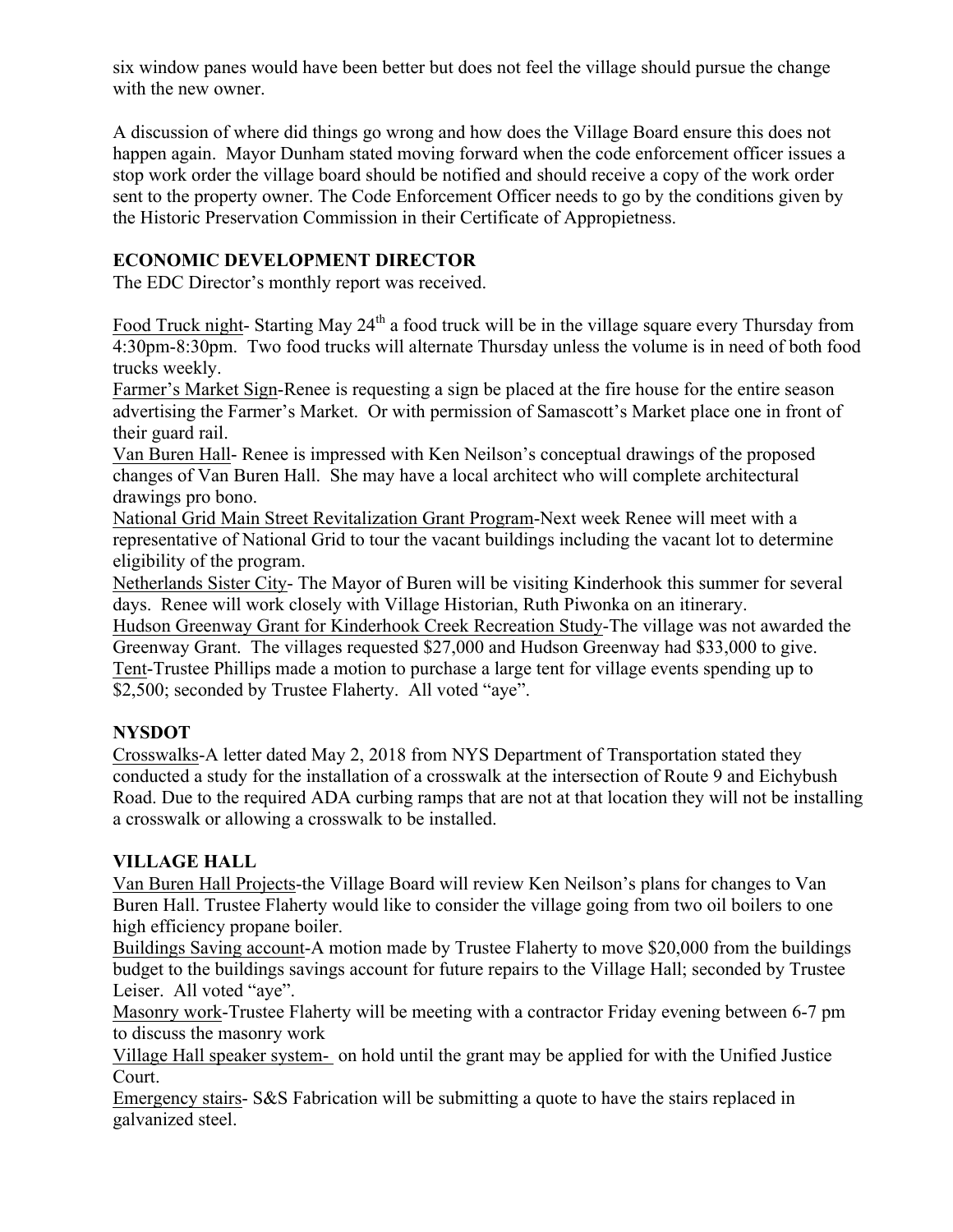## **IT CONTRACT**

The meeting with former Trustee Brain Murphy, Trustee David Flaherty and Clerk/Treasurer Heeder will be rescheduled for a later date.

## **VILLAGE POLICIES**

Trustee Phillips forwarded a draft workplace violence policy to Trustee Flaherty and Clerk/Treasurer for review before submitting a final draft to the village board for adoption.

## **UNPAID WATER, SEWER & TAX BILLS**

Water bills- the late water letters were mailed to all residents with unpaid water bills.

## **WASTE WATER COLLECTION PROJECT**

Anti-Siphon Valve- Mayor Dunham stated the readings have been consistent with the total water reading received.

## **ALBANY HUDSON ELECTRIC TRAIL**

Andy Beers from Hudson Valley Greenway and Mayor Dunham met with Samascott's to discuss the trail to be constructed along their orchard onto Sunset Ave across Albany Ave and to go through the Butterfly Garden. Mayor Dunham is hopeful an agreement will be made.

## **SIDEWALK**

Mayor Dunham and Trustee Leiser are considering the replacement of sidewalk in front of St. Paul's Church parking lot.

## **APPLICATIONS**

A motion made by Trustee Phillips denying application (b.) due to a home occupation requesting a sign in the business district and approving all others; seconded by Trustee Flaherty. All voted "aye".

- a. Friends of Kinderhook Library is requesting a sign, Village Square, May25th -June 10th advertising a book sale
- b. Hands of Bleu is requesting a sign, Village Square from May 1st- Sept 29th to advertise her business
- c. Kinderhook Library is requesting Van Buren Hall, July 31st at 5:00 pm to hold a Library Program
- d. Kinderhook Library is requesting the Pavilion, June 27th at 5:00 pm, petting zoo
- e. Kinderhook Library is requesting Van Buren Hall, Wednesdays July 1th =Aug 14th; 10 am-noon
- f. Kinderhook Library is requesting the Pavilion, Aug 1st at 5:00 pm and Van Buren Hall if it rains
- g. Melody Konderoich is requesting the Playground pavilion on Saturday, May 19th 12 noon to 3pm
- h. Tim Ebneth is requesting Van Buren Hall on Thursdays; 9:30am-1:30pm and Saturdays; 10:30am-2:30pm